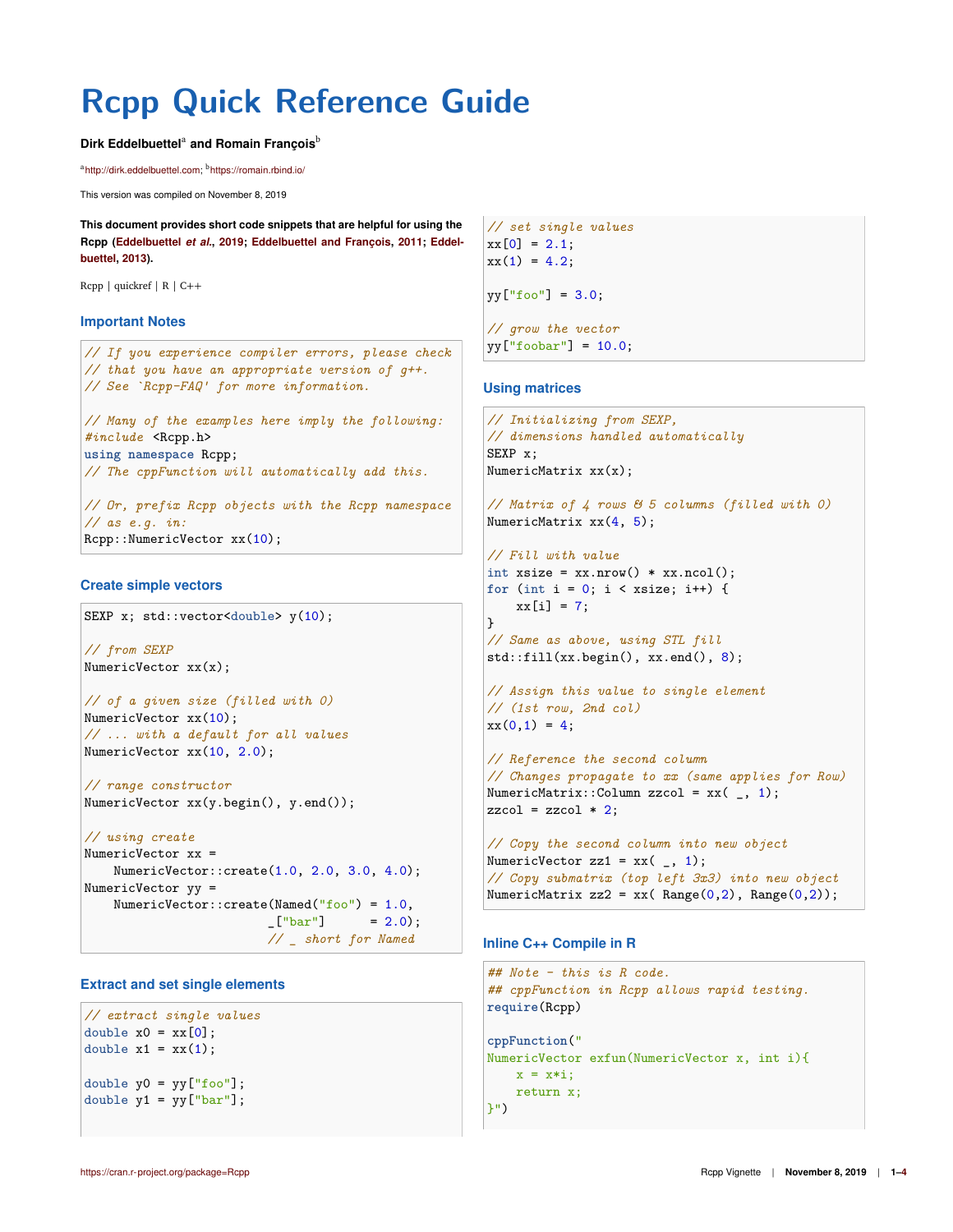```
exfun(1:5, 3)
```

```
## Use evalCpp to evaluate C++ expressions
evalCpp("std::numeric_limits<double>::max()")
```
# **Interface with R**

**First step in R.**

```
# In R, create a package shell. For details,
# see the "Writing R Extensions" manual and
# the "Rcpp-package" vignette.
Rcpp.package.skeleton("myPackage")
# Add R code to pkg R/ directory. Call C++
# function. Do type-checking in R.
myfunR <- function(Rx, Ry) {
   ret = .Call("myCfun", Rx, Ry,
```
package="myPackage") **return**(ret) }

## **Additional C++.**

```
// Add C++ code to pkg src/ directory.
using namespace Rcpp;
// Define function as extern with RcppExport
RcppExport SEXP myCfun( SEXP x, SEXP y) {
   // If R/C++ types match, use pointer to x.
    // Pointer is faster, but changes to xx
    // propagate to R (xx \rightarrow x == Rx).
   NumericVector xx(x);
    // clone is slower and uses extra memory.
    // Safe. No side effects.
   NumericVector yy(clone(y));
   xx[0] = yy[0] = -1.5;int zz = xx[0];
   // use wrap() to return non-SEXP objects, e.g:
   // return(wrap(zz));
   // Build and return a list
   List ret;
   ret["x"] = xx;ret['y"] = yy;return(ret);
}
```
**On the command-line.**

```
# From shell, above package directory
R CMD build myPackage
R CMD check myPackage_1.0.tar.gz ## Optional
R CMD INSTALL myPackage_1.0.tar.gz
```
**Back in R.**

#### **require**(myPackage)

```
aa <-1.5bb \leftarrow 1.5
cc <- myfunR(aa, bb)
aa == bb
# FALSE, C++ modifies aa
aa <- 1:2
bb <- 1:2
cc <- myfunR(aa, bb)
identical(aa, bb)
# TRUE, R/C++ types don't match
# so a copy was made
```
# **STL interface**

```
// sum a vector from beginning to end
double s = std::accumulate(x.\text{begin}(),x.end(), 0.0);
// prod of elements from beginning to end
int p = std::accumulate(vec.begin(),
                        vec.end(), 1,
                        std::multiplies<int>());
// inner_product to compute sum of squares
double s2 = std::inner_product(res.begin(),
                                res.end(),
                                res.begin(), 0.0);
```
#### **Rcpp Attributes**

```
In C++.
```

```
// Add code below into C++ file Rcpp_example.cpp
#include <Rcpp.h>
using namespace Rcpp;
// Place the 'Rcpp::export' tag
// right above function declaration.
// [[Rcpp::export]]
double muRcpp(NumericVector x){
    int n = x.size(); // Size of vector
    double sum = 0; // Sum value
    // For loop, note cpp index shift to 0
   for(int i = 0; i < n; i++){
        // Shorthand for sum = sum + x[i]
        sum += x[i];
    }
    return sum/n; // Obtain and return the Mean
}
// Place dependent functions above call or
// declare the function definition with:
double muRcpp(NumericVector x);
// [[Rcpp::export]]
```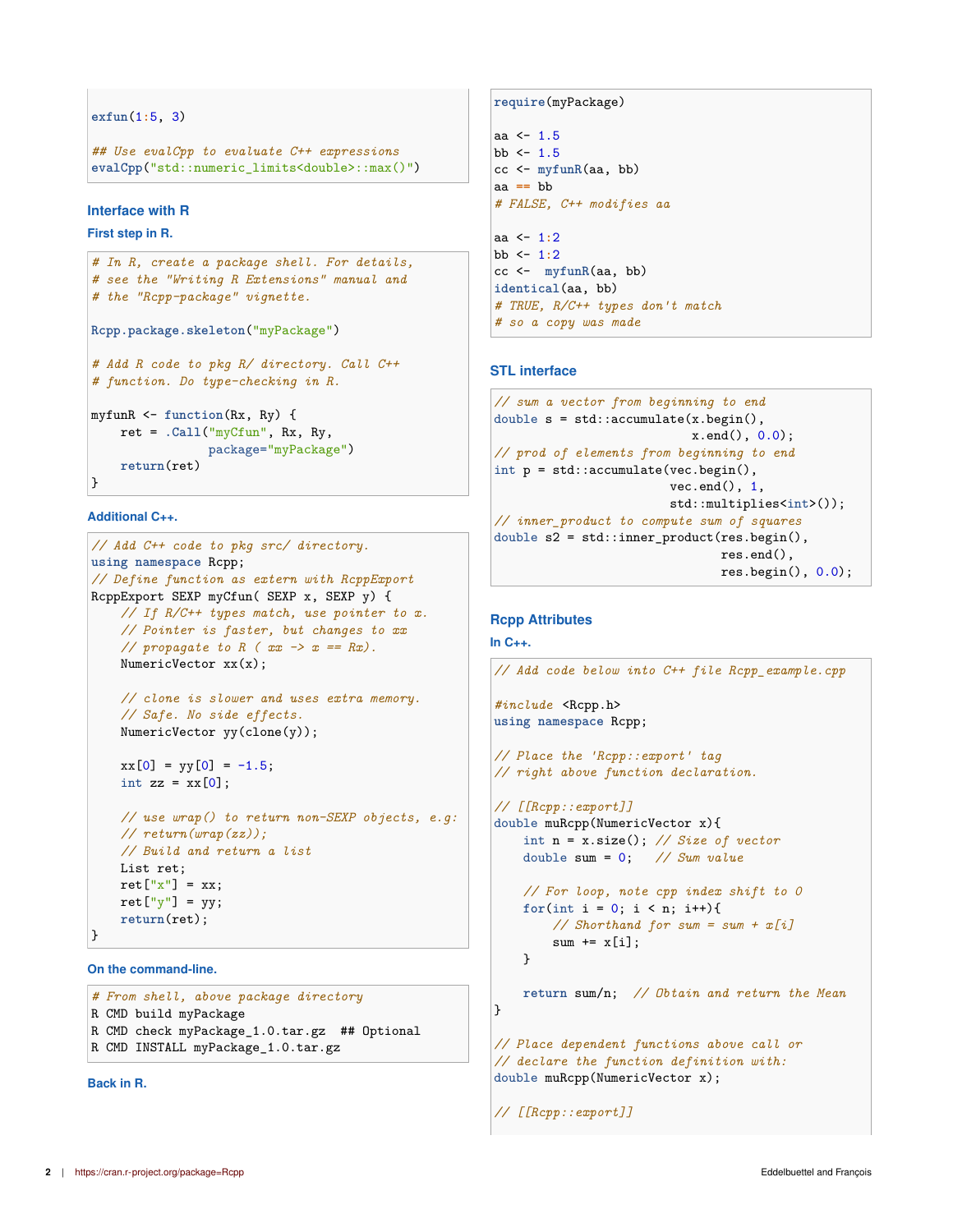```
double varRcpp(NumericVector x, bool bias = true){
    // Calculate the mean using C++ function
   double mean = muRcpp(x);
   double sum = 0;
   int n = x.size();
   for(int i = 0; i < n; i++){
        sum += pow(x[i] - mean, 2.0); // Square
   }
   return sum/(n-bias); // Return variance
```
## **In R:.**

}

Rcpp**::sourceCpp**("path/to/file/Rcpp\_example.cpp") x <- 1**:**5 **all.equal**(**muRcpp**(x), **mean**(x)) **all.equal**(**var**(x),**varRcpp**(x))

## **Rcpp Extensions**

```
// Enable C++11
// [[Rcpp::plugins(cpp11)]]
// Enable OpenMP (excludes macOS)
// [[Rcpp::plugins(openmp)]]
// Use the RcppArmadillo package
// Requires different header file from Rcpp.h
#include <RcppArmadillo.h>
// [[Rcpp::depends(RcppArmadillo)]]
```
# **Rcpp sugar**

```
NumericVector x =
   NumericVector::create(-2.0,-1.0,0.0,1.0,2.0);
IntegerVector y =
    IntegerVector::create(-2, -1, 0, 1, 2);
NumericVector xx = abs(x);
IntegerVector yy = abs(y);
bool b = all(x < 3.0). is_true() ;
bool b = any(y > 2).is_true();
NumericVector xx = ceil(x);
NumericVector xx = ceiling(x);
NumericVector yy = floor( y );
NumericVector yy = floor( y );
NumericVector xx = exp(x);
NumericVector yy = exp(y);
NumericVector xx = head(x, 2);
IntegerVector yy = head(y, 2);
IntegerVector xx = seq_len( 10 );
IntegerVector yy = seq\_along(y);
```

```
NumericVector xx = rep(x, 3);
NumericVector xx = rep\_len(x, 10);
NumericVector xx = rep\_each(x, 3);
```
IntegerVector yy = rev( y );

## **Random Number Generation functions}**

```
// Set seed
RNGScope scope;
```

```
// For details see Section 6.7.1--Distribution
// functions of the `Writing R Extensions' manual.
// In some cases (e.g. rnorm), dist-specific
// arguments can be omitted; when in doubt,
// specify all dist-specific arguments. The use
// of doublesrather than integers for dist-
// specific arguments is recommended. Unless
// explicitly specified, log=FALSE.
```
#### *// Equivalent to R calls*

```
NumericVector xx = runif(20);
NumericVector xx1 = rnorm(20);
NumericVector xx1 = rnorm(20, 0);
NumericVector xx1 = rnorm(20, 0, 1);
```

```
// Example vector of quantiles
```

```
NumericVector quants(5);
for (int i = 0; i < 5; i++) {
   quants[i] = (i-2);
}
```

```
// in R, dnorm(-2:2)
NumericVector yy = \text{dnorm}(quants);
NumericVector yy = dnorm(quants, 0.0, 1.0) ;
```

```
// in R, dnorm(-2:2, mean=2, log=TRUE)
NumericVector yy = dnorm(quants, 2.0, true) ;
```
*// Note - cannot specify sd without mean // in R, dnorm(-2:2, mean=0, sd=2, log=TRUE)* NumericVector yy = dnorm(quants, 0.0, 2.0, **true**) ;

```
// To get original R api, use Rf_*
double zz = Rf_rnorm(0, 2);
```
# **Environment**

```
// Special environments
Environment::Rcpp_namespace();
Environment::base_env();
Environment::base_namespace();
Environment::global env();
Environment::empty_env();
```

```
// Obtain an R environment
Environment stats("package:stats");
Environment env( 2 ); // by position
Environment glob = Environment::global_env();
```